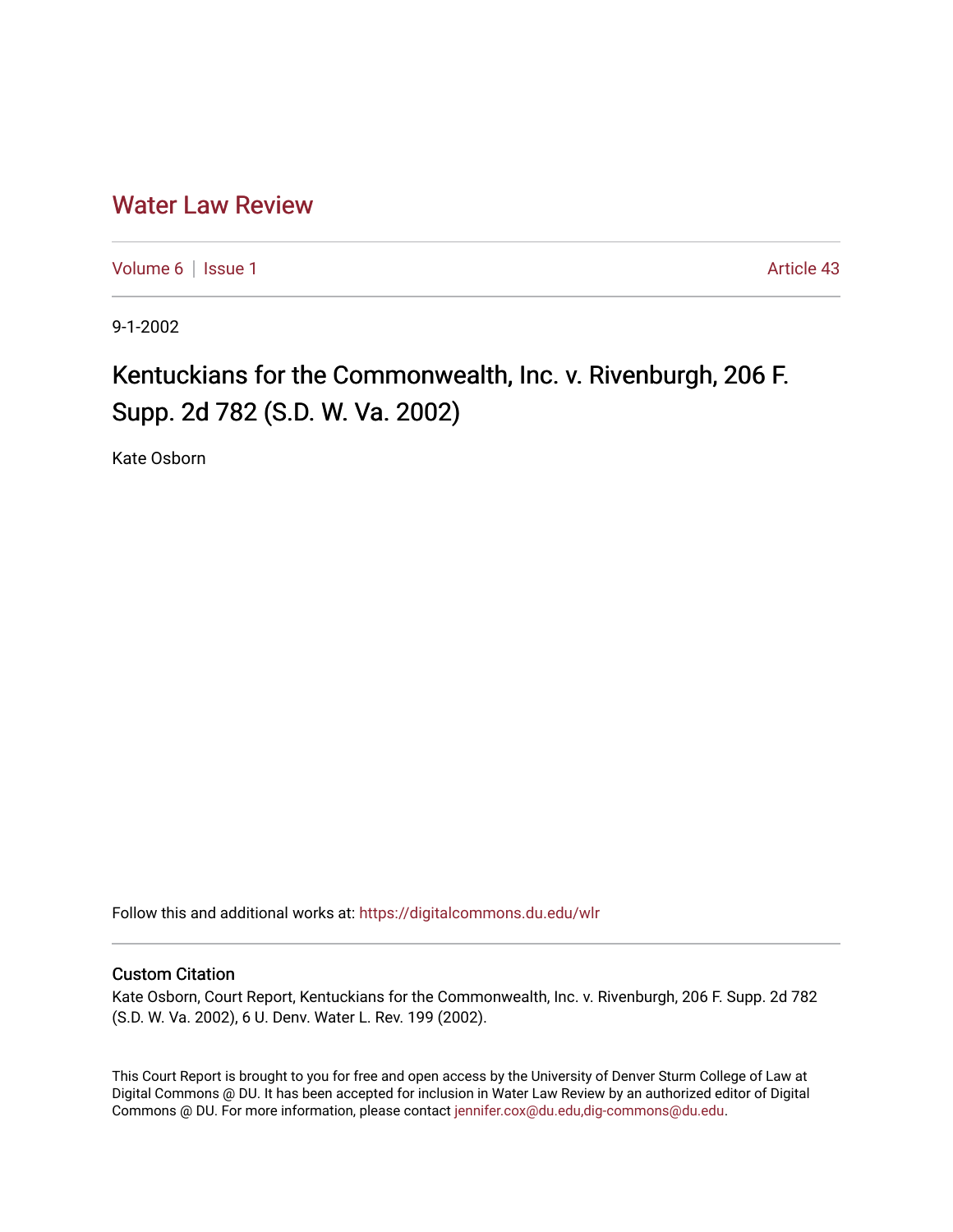**Kentuckians for the Commonwealth, Inc. v. Rivenburgh, 206 F. Supp. 2d 782 (S.D. W. Va. 2002)** (granting mining company and Army Corps of Engineers' motion for clarification of an injunctive order enjoining the issuance of **fill** permits for waste disposal, denying mining company and Corps' motion for a stay pending appeal, denying citizen group's motion to dismiss for failure to join a necessary party, and denying citizen group's motion for further injunctive relief).

In early 2002, the citizen group Kentuckians for the Commonwealth ("Commonwealth") brought an action against Colonel John Rivenburgh, Robert Flowers, and Michael Green ("Engineers") of the Army Corps of Engineers ("Corps"). Commonwealth alleged the Engineers violated the Clean Water Act ("CWA"), the National Environmental Policy Act **("NEPA"),** and the Administrative Procedure Act **("APA") by** issuing permits authorizing the filling of waters of the United States with waste from surface coal mining. The parties filed cross-motions for summary judgment. The United States District Court for the Southern District of West Virginia concluded issuance of section 404 permits for the purpose of waste disposal was contrary to the spirit and letter of the **CWA** and *ultra vires.* On May **8,** 2002, the district court enjoined the Engineers from issuing permits under section 404 of the CWA that have no primary use other than the disposal of waste, and specifically enjoined the Engineers from issuing mountaintop removal overburden valley **fill** permits solely for waste disposal.

In the present case, Kentucky Coal Association, Pocahontas Development Company, and AEI Resources ("Mining Companies") were joined as intervener-defendants. The Engineers and the Mining Companies requested clarification of the May **8,** 2002 injunction and moved for a stay pending appeal. Commonwealth moved to dismiss for failure of the Engineers to join Beech Fork Processing ("Beech Fork") as a party and also moved for further injunctive relief against the Engineers.

The district court granted the Engineers and Mining Companies' request for clarification of its May **8,** 2002 injunctive order. The court explained the scope of the injunction was not nationwide, it applied only to the Engineers and enjoined them from issuing section 404 permits from the Huntington District business office. The district court also stated the injunction enjoined the issuance of section 404 permits for all activities with no primary purpose other than the disposal of waste, including mountaintop removal overburden disposal in valley fills resulting from coal mining, but not including dredging and dredged spoil disposal. The court explained that permanent injunctive relief was necessary for three reasons: (1) Commonwealth showed at trial it did not have an adequate legal remedy; (2) irreparable environmental harm would result absent an injunction; and (3) section 706(2) of the APA requires courts to hold unlawful